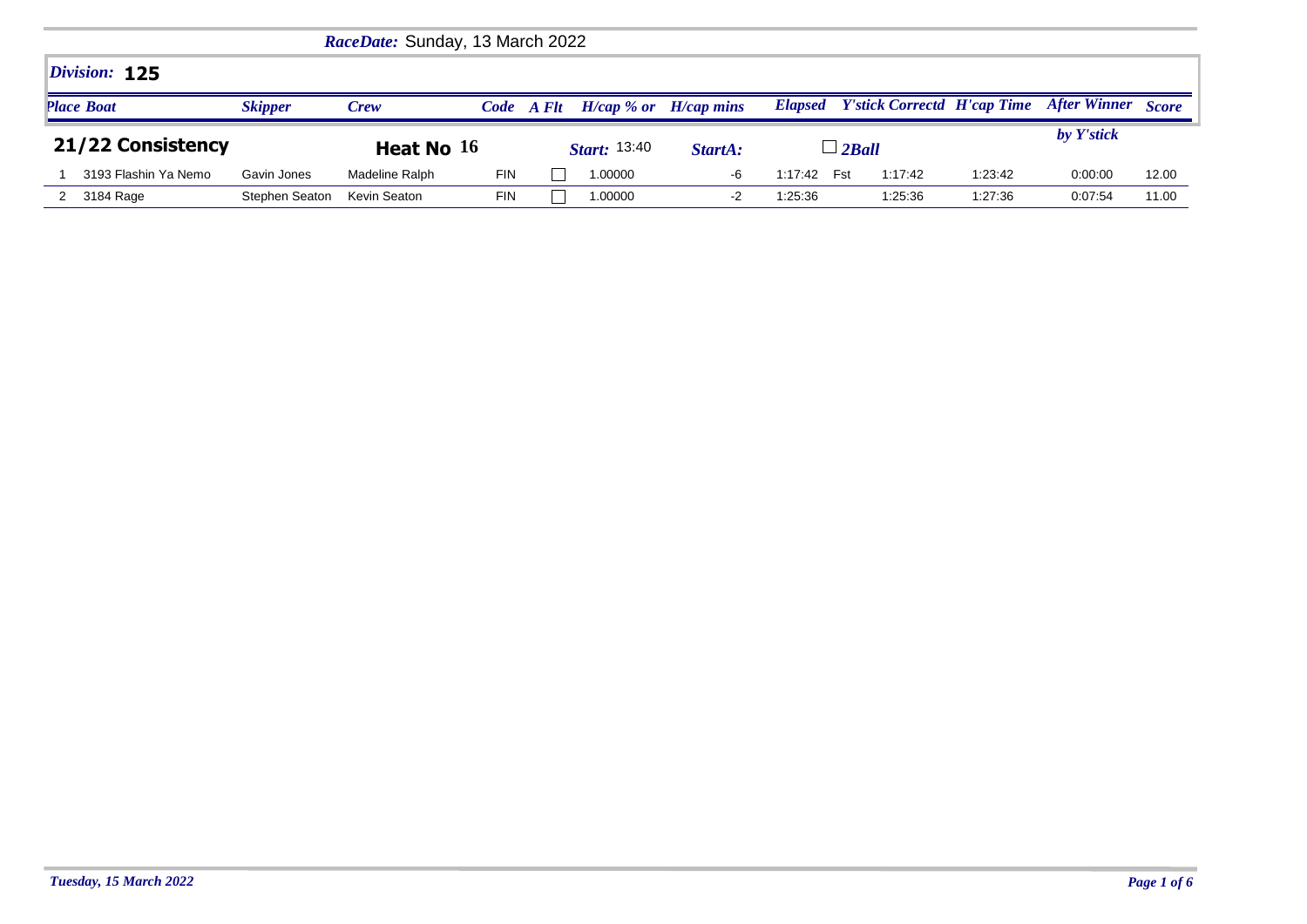|   |                     |                   | RaceDate: Sunday, 13 March 2022  |            |       |                      |                           |         |                                            |         |                           |       |  |  |
|---|---------------------|-------------------|----------------------------------|------------|-------|----------------------|---------------------------|---------|--------------------------------------------|---------|---------------------------|-------|--|--|
|   | Division: Cruiser 1 |                   |                                  |            |       |                      |                           |         |                                            |         |                           |       |  |  |
|   | <b>Place Boat</b>   | <b>Skipper</b>    | <b>Crew</b>                      | Code       | A Flt |                      | $H/cap$ % or $H/cap$ mins |         | <b>Elapsed</b> Y'stick Correctd H'cap Time |         | <b>After Winner</b> Score |       |  |  |
|   | 21/22 Consistency   |                   | Heat No $16$                     |            |       | <i>Start</i> : 11:20 | <b>StartA: 11:25</b>      |         | $\perp$ 2 Ball                             |         | by Y'stick                |       |  |  |
|   | N7 Beatrix          | Ray Martin        | Rosemary Hogan, Glen<br>Joss     | <b>FIN</b> |       | 1.00000              | $-7$                      | 3:23:58 | Fst<br>3:23:58                             | 3:30:58 | 0:00:00                   | 15.00 |  |  |
|   | N210 Impulsive      | Mike Ipkendanz    | Mary Ipkendanz                   | <b>FIN</b> |       | 1.00000              | 8                         | 3:47:47 | 3:40:26                                    | 3:32:42 | 0:16:28                   | 14.00 |  |  |
| 3 | N117 Renegade       | <b>Ron Stokes</b> | Barry Newell, Lee<br>Rudram      | <b>FIN</b> |       | 1.00000              | $-14$                     | 3:41:40 | 3:30:00                                    | 3:43:16 | 0:06:02                   | 13.00 |  |  |
|   | N85 Whip It         | Greg Hill         | Andre, Bruce, Aileen, Miller FIN |            |       | 1.00000              | $-18$                     | 3:37:14 | 3:37:14                                    | 3:55:14 | 0:13:16                   | 12.00 |  |  |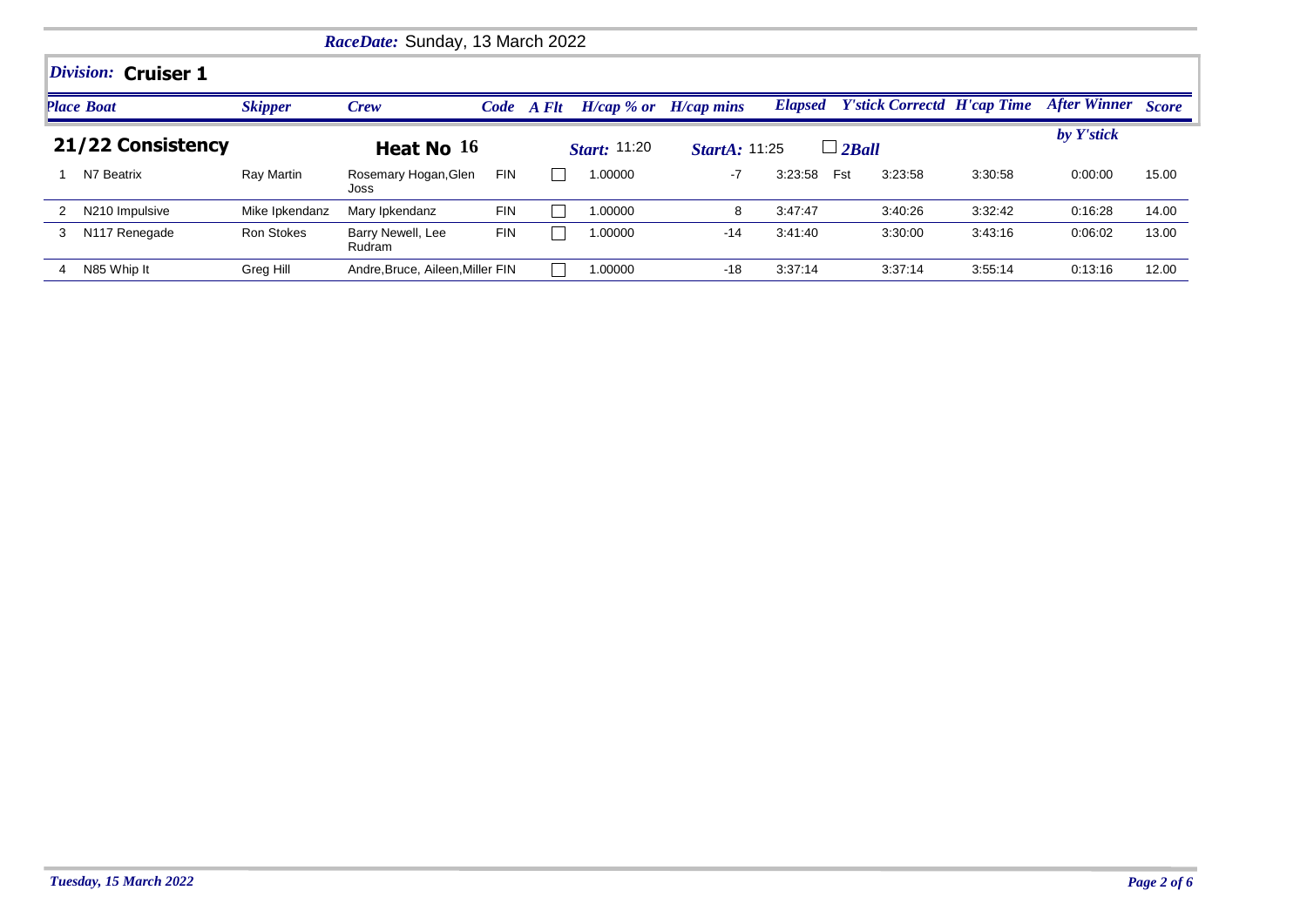|   | RaceDate: Sunday, 13 March 2022   |                   |                                          |            |            |                     |                           |                |                                    |         |                           |       |  |  |
|---|-----------------------------------|-------------------|------------------------------------------|------------|------------|---------------------|---------------------------|----------------|------------------------------------|---------|---------------------------|-------|--|--|
|   | <i><b>Division: Cruiser 2</b></i> |                   |                                          |            |            |                     |                           |                |                                    |         |                           |       |  |  |
|   | <b>Place Boat</b>                 | <b>Skipper</b>    | Crew                                     |            | Code A Flt |                     | $H/cap$ % or $H/cap$ mins | <b>Elapsed</b> | <b>Y'stick Correctd H'cap Time</b> |         | <b>After Winner</b> Score |       |  |  |
|   | 21/22 Consistency                 |                   | Heat No $16$                             |            |            | <b>Start:</b> 11:20 | <i>StartA</i> : 11:25     |                | $\Box$ 2Ball                       |         | by Y'stick                |       |  |  |
|   | N39 Up Tempo                      | Don Mullalev      | Jonathan.Andrew.Nathan FIN               |            |            | 1.00000             | 0                         | 3:42:30        | 3:27:23                            | 3:27:23 | 0:05:28                   | 15.00 |  |  |
| 2 | N955 Beyond Belief                | Colin Scott       | Gonz Mata, Matt Wilmot FIN               |            |            | 1.00000             | -1                        | 3:59:55        | 3:29:23                            | 3:30:15 | 0.07:28                   | 14.00 |  |  |
| 3 | N <sub>151</sub> Childs Play      | <b>Ric Fairey</b> | Greg Morgan, Phil, Tegan FIN             |            |            | 1.00000             | $-4$                      | 3:28:44        | 3:28:44                            | 3:32:44 | 0:06:49                   | 13.00 |  |  |
| 4 | N37 Tiger                         | Gavin Taylor      | Paul, Maddi, Tim, Layling, B FIN<br>yron |            |            | 1.00000             | $-11$                     | 3:21:55        | Fst<br>3:21:55                     | 3:32:55 | 0:00:00                   | 12.00 |  |  |
| 5 | N561 Going Home                   | David Feldman     | Jo, Mike, Rick                           | <b>FIN</b> |            | 1.00000             | $-1$                      | 3:34:58        | 3:34:58                            | 3:35:58 | 0:13:03                   | 11.00 |  |  |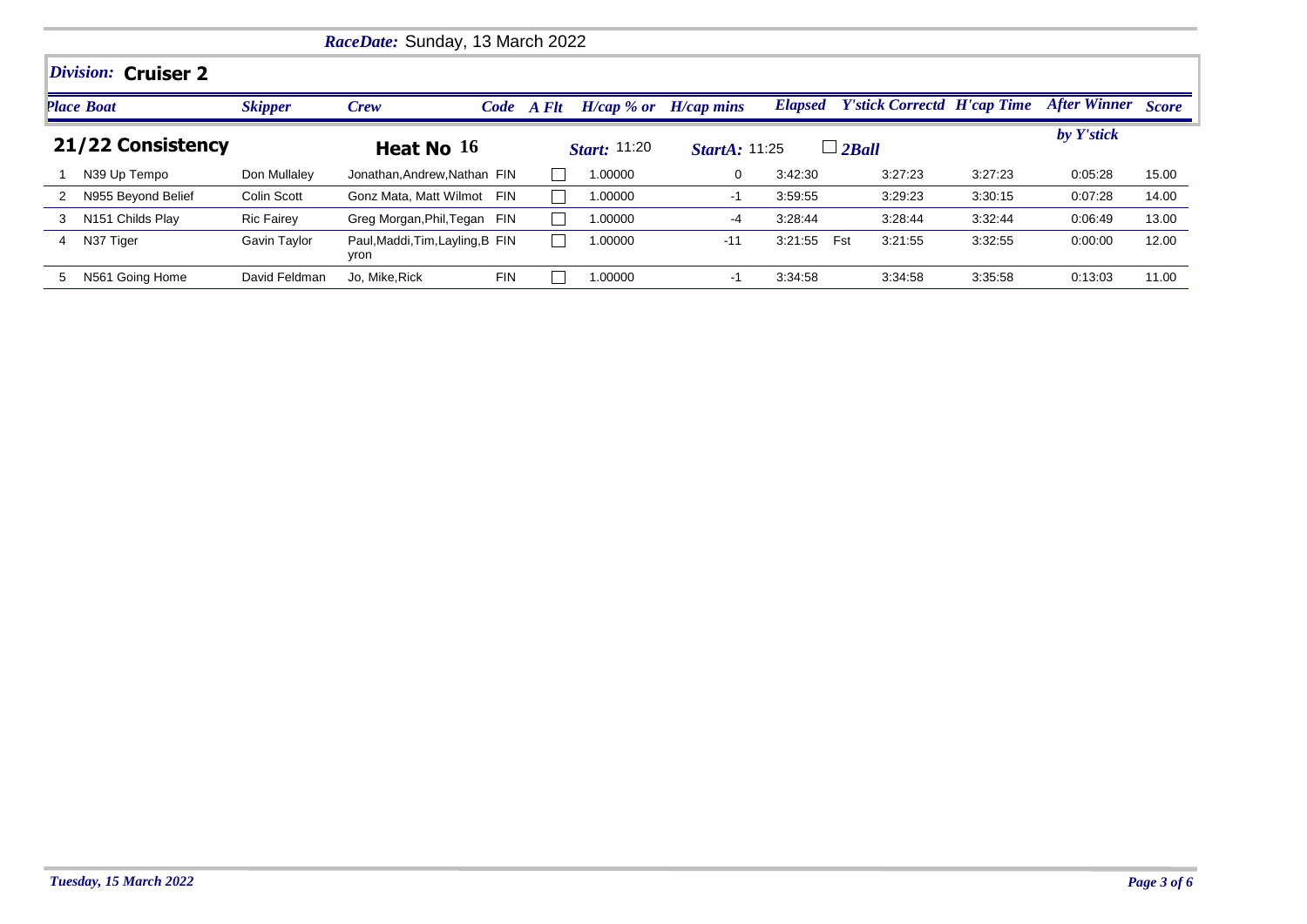|                   |                       |                                   | RaceDate: Sunday, 13 March 2022                       |            |            |                           |                      |         |                                            |         |                    |       |
|-------------------|-----------------------|-----------------------------------|-------------------------------------------------------|------------|------------|---------------------------|----------------------|---------|--------------------------------------------|---------|--------------------|-------|
|                   | Division: Cruiser 3 4 |                                   |                                                       |            |            |                           |                      |         |                                            |         |                    |       |
|                   | Place Boat            | <b>Skipper</b>                    | Crew                                                  |            | Code A Flt | $H/cap$ % or $H/cap$ mins |                      |         | <b>Elapsed</b> Y'stick Correctd H'cap Time |         | After Winner Score |       |
| 21/22 Consistency |                       |                                   | Heat No $16$                                          |            |            | <i>Start:</i> 11:00       | <b>StartA: 11:05</b> |         | $\Box$ 2Ball                               |         | by Y'stick         |       |
|                   | N64 Porridge          | Susie Hood                        | Andy Hood                                             | <b>FIN</b> |            | 1.00000                   | 8                    | 5:15:03 | 4:18:59                                    | 4:12:24 | 0:06.57            | 15.00 |
|                   | N1212 Seafly          | Nick Clayton                      | Janet, Dave                                           | <b>FIN</b> |            | 1.00000                   | -1                   | 4:12:02 | Fst<br>4:12:02                             | 4:13:02 | 0:00:00            | 14.00 |
| 3                 | M7264 Reddy or Knot   | Graeme Pennifold Melita Pennifold |                                                       | <b>FIN</b> |            | 1.00000                   | -1                   | 4:31:36 | 4:21:18                                    | 4:22:15 | 0.09.16            | 13.00 |
| 4                 | N56 Masquerade        | Owen Randell                      | Angus Baird                                           | <b>FIN</b> |            | 1.00000                   | 27                   | 5:31:53 | 5:07:37                                    | 4:42:35 | 0.55.35            | 12.00 |
| 5                 | N87 Gypsy II          | John Collier                      | Chris Culll, Oliver<br>Luddington                     | <b>FIN</b> |            | 1.00000                   | 19                   | 5:57:03 | 5:24:19                                    | 5:07:04 | 1:12:17            | 11.00 |
| 6                 | N200 Accordando       | Ross Cargill                      | Peter Heydenrch Ross<br>Cargil, Andy Oldhamn<br>Plant | <b>FIN</b> |            | 1.00000                   | 10                   | 5:48:06 | 5:25:25                                    | 5:16:04 | 1:13:23            | 10.00 |
| (7)               | 6998 Farr Fetched     | Paul Roux                         | Peter Ruscoe, Farzin Attar OD                         |            |            | 1.00000                   | 9                    |         |                                            |         |                    | 4.13  |
| (9)               | N28 Windmill          | Ben Ralph                         | Gray Ralph                                            | <b>DNF</b> |            | 1.00000                   | 11                   |         |                                            |         |                    | 7.00  |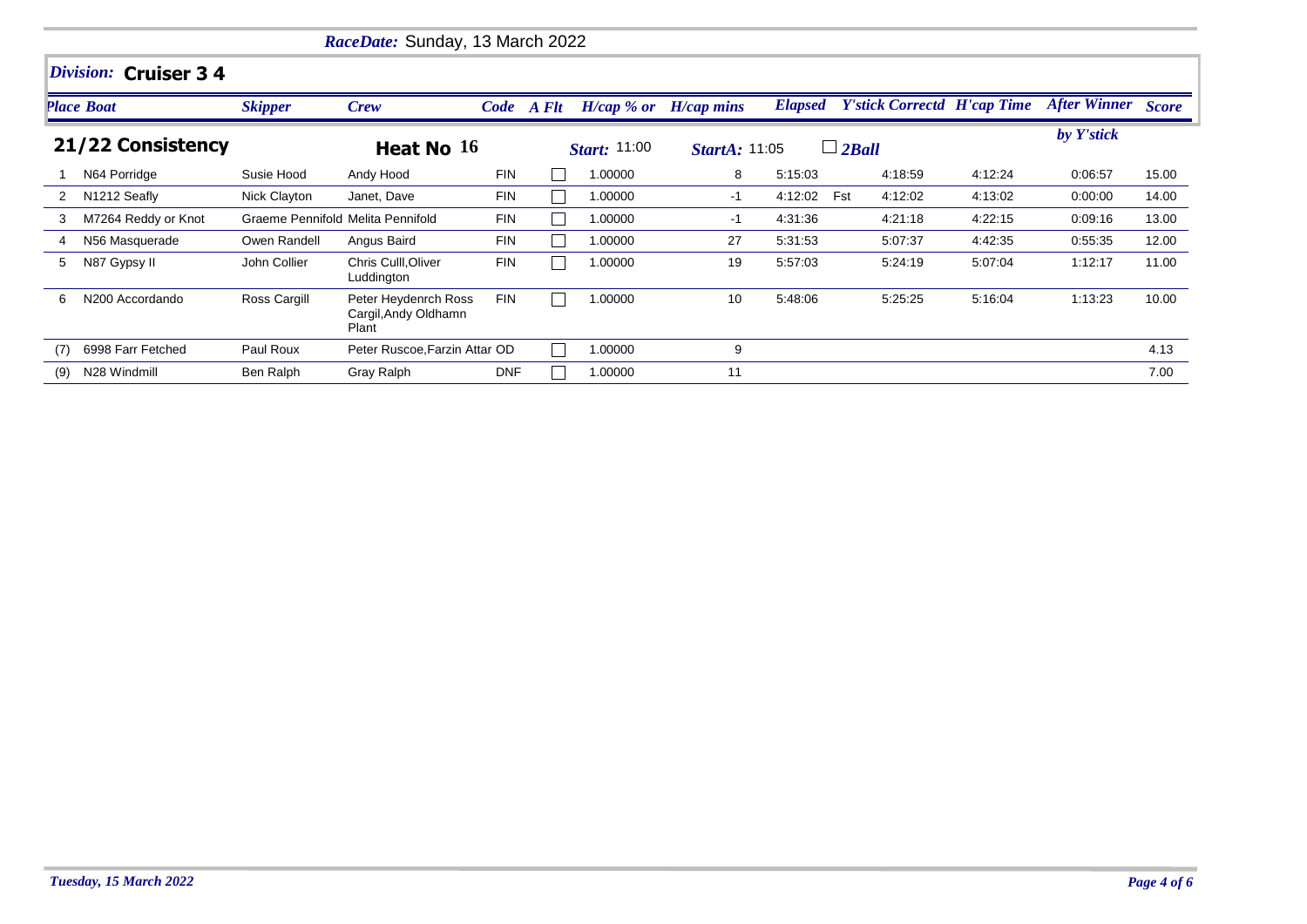|      |                         |                     | RaceDate: Sunday, 13 March 2022 |            |                         |                     |                           |                |                                    |         |                           |       |
|------|-------------------------|---------------------|---------------------------------|------------|-------------------------|---------------------|---------------------------|----------------|------------------------------------|---------|---------------------------|-------|
|      | Division: H16           |                     |                                 |            |                         |                     |                           |                |                                    |         |                           |       |
|      | <b>Place Boat</b>       | <b>Skipper</b>      | <b>Crew</b>                     |            | Code A Flt              |                     | $H/cap$ % or $H/cap$ mins | <b>Elapsed</b> | <b>Y'stick Correctd H'cap Time</b> |         | <b>After Winner Score</b> |       |
|      | 21/22 Consistency       |                     | Heat No $16$                    |            |                         | <b>Start: 13:45</b> | <b>StartA: 13:50</b>      |                | $\Box$ 2Ball                       |         | by Y'stick                |       |
|      | 112188 Crack n Wood     | Lance Wood          | Lucinda Crisp                   | <b>FIN</b> | $\overline{\mathbf{v}}$ | 1.00000             | 12 <sup>2</sup>           | 2:15:37        | Fst<br>2:15:37                     | 2:03:37 | 0.00:00                   | 45.00 |
|      | 115122 Tektite          | Phil Smyth          | <b>Graeme Fisher</b>            | <b>FIN</b> | $\overline{\mathbf{v}}$ | 1.00000             | 12                        | 2:21:50        | 2:21:50                            | 2:09:50 | 0:06:13                   | 44.00 |
| 3    | 114872 Blew By You      | Darren Smith        | Clare Bisgood                   | <b>FIN</b> | $\blacktriangledown$    | 1.00000             | 6                         | 2:16:22        | 2:16:22                            | 2:10:22 | 0:00:45                   | 43.00 |
| 4    | 112059 For Play         | Peter Hancock       | Teighan Lemmey                  | <b>FIN</b> | $\overline{\mathbf{v}}$ | 1.00000             | 10                        | 2:20:50        | 2:20:50                            | 2:10:50 | 0:05:13                   | 42.00 |
| 5    | 114846 Liquid Asset     |                     | Brad Quartermain Tayla Woodhead | <b>FIN</b> | $\overline{\mathbf{v}}$ | 1.00000             |                           | 2:18:33        | 2:18:33                            | 2:11:33 | 0:02:56                   | 41.00 |
| 6    | 115072 Ricochet         | Jason Spencer       | Colleen Lutz                    | <b>FIN</b> | $\vert \checkmark$      | 1.00000             | 10                        | 2:22:01        | 2:22:01                            | 2:12:01 | 0:06:24                   | 40.00 |
|      | 114587 Barely Legal     | Sven Paschburg      | Kat Hoy                         | <b>FIN</b> | $\overline{\mathbf{v}}$ | 1.00000             | 6                         | 2:20:22        | 2:20:22                            | 2:14:22 | 0:04:45                   | 39.00 |
| 8    | 111957 Piston Broke     | John Bateson        | <b>Renee Hawkins</b>            | <b>FIN</b> |                         | 1.00000             | 16                        | 2:33:46        | 2:33:46                            | 2:17:46 | 0:18:09                   | 38.00 |
| 9    | 114892 Fat Chance       | Rod Hodgkin         | Lucy Bromell                    | <b>FIN</b> | $\vert \checkmark$      | 1.00000             | 12                        | 2:30:46        | 2:30:46                            | 2:18:46 | 0:15:09                   | 37.00 |
| 10   | 43 Sails Machine        | <b>Glenn Fairey</b> | Nat Eldridge                    | <b>FIN</b> | $\vert \checkmark$      | 1.00000             | 11                        | 2:36:33        | 2:36:33                            | 2.25.33 | 0:20:56                   | 36.00 |
| (11) | 114659 Hobie Wan Kenobi | Andy Peryer         | Anna Perver                     | OD.        |                         | 1.00000             | 15                        |                |                                    |         |                           | 32.32 |
| (13) | 10499 Huey              | Paul Christofel     | Quode Jarrett                   | <b>DNF</b> |                         | 1.00000             | 0                         |                |                                    |         |                           | 33.00 |